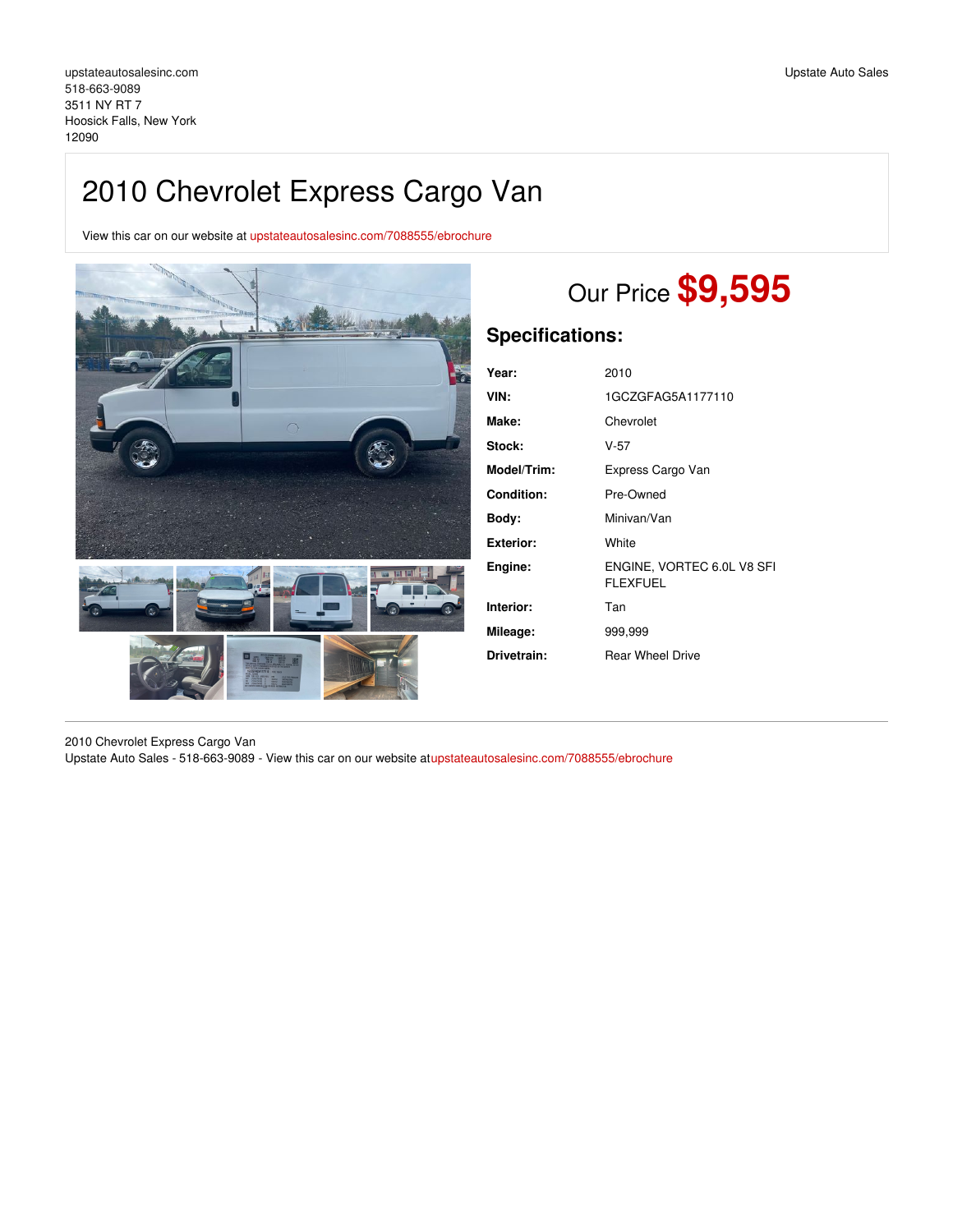

#### 2010 Chevrolet Express Cargo Van

Upstate Auto Sales - 518-663-9089 - View this car on our website a[tupstateautosalesinc.com/7088555/ebrochure](https://upstateautosalesinc.com/vehicle/7088555/2010-chevrolet-express-cargo-van-hoosick-falls-new-york-12090/7088555/ebrochure)

# **Installed Options**

### **Interior**

- Air conditioning, single-zone manual- Assist handle, front passenger
- Console, engine cover with open storage bin
- Cup holders, 3 on the engine console cover Defogger, side windows
- Driver Information Center includes fuel range, average speed, oil life, tire pressure monitoring, fuel used, ice warning, engine hours, average fuel economy, tachometer, and maintenance reminders. Compass and outside temperature available if equipped.
- Floor covering, full-length Black rubberized-vinyl (Not available with (YF2) Ambulance Package or (RFM) rear floor covering delete.)
- Headliner, cloth, over driver and passenger
- Instrumentation, analog with speedometer, odometer with trip odometer, fuel level, voltmeter, engine temperature and oil pressure
- Lighting, interior with 2 dome lights, defeat switch and door handle-activated switches
- Oil life monitor- Power outlets, 2 auxiliary on engine console cover with covers, 12-volt
- Seating arrangement, driver and front passenger high-back buckets, adjustable with head restraints and vinyl or cloth trim
- Seats, front bucket with vinyl trim and outboard head restraints (Requires (\*\*W) interior trim.)
- Steering wheel, steel sleeve column with theft-deterrent locking feature, Black
- Theft-deterrent system, vehicle, PASS-Key III
- Tow/haul mode selector, instrument panel-mounted
- Visors, driver and front passenger, cloth, padded
- Warning tones, headlamp on and key-in-ignition

#### **Exterior**

- Bumpers, front and rear painted Black with step-pad (Not available with (ZR7) Chrome Appearance Package.)
- Door, swing-out passenger-side, 60/40 split Glass, Solar-Ray light-tinted, all windows
- Grille, Black composite with single rectangular halogen headlamps (Not available with (ZR7) Chrome Appearance Package.)
- Headlamps, single halogen (Not available with (ZR7) Chrome Appearance Package.)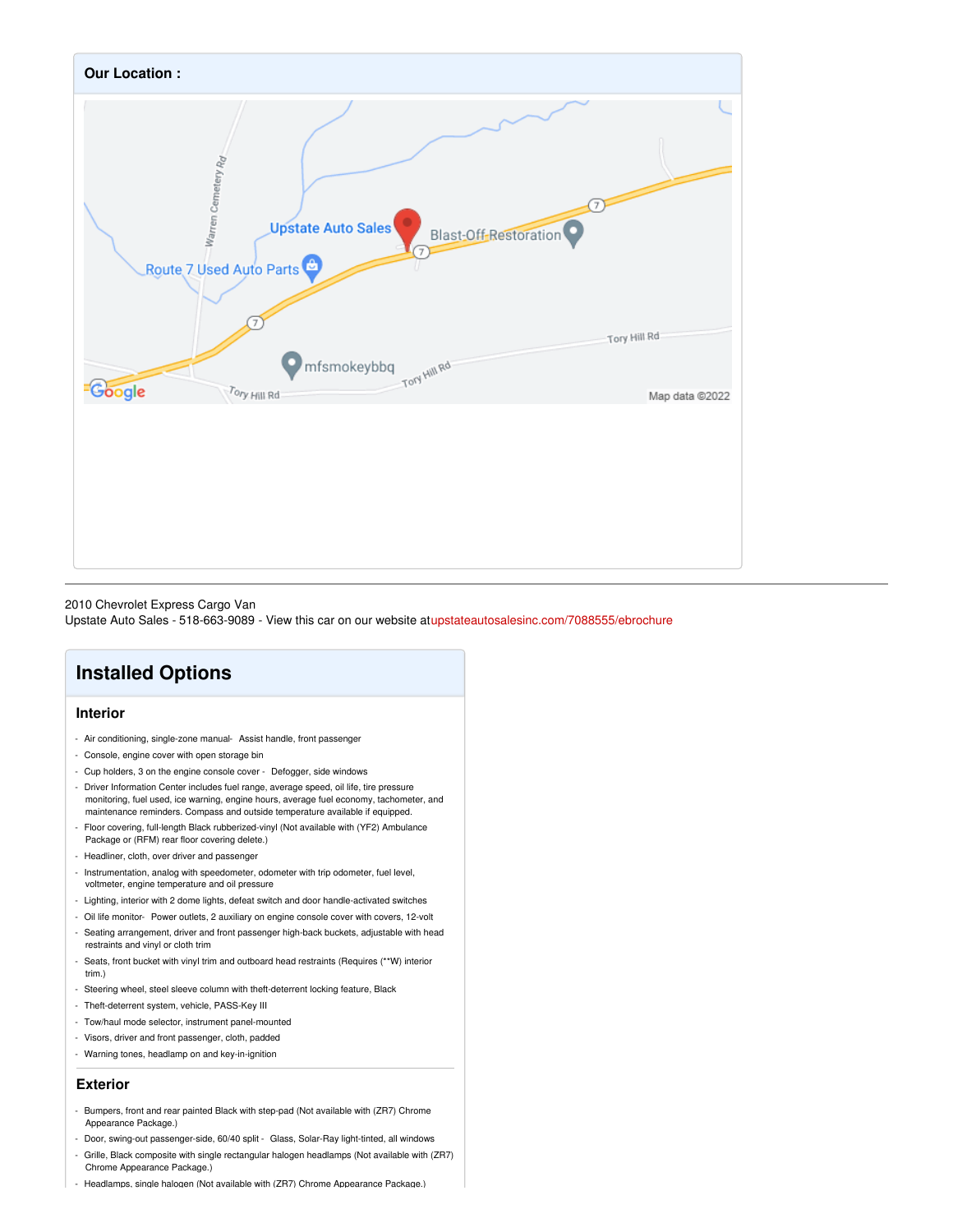- License plate kit, front- Mirrors, outside manual, Black
- Tire, spare LT245/75R16E all-season, blackwall, located at rear underbody of vehicle (Standard on the \*G23\*05 and \*G33\*05 models.)

- Headlamps, single halogen (Not available with (ZR7) Chrome Appearance Package.)

- Tires, front LT245/75R16E all-season, blackwall (Standard on the \*G23\*05 and \*G33\*05 models.
- Tires, rear LT245/75R16E all-season, blackwall (Standard on the \*G23\*05 and \*G33\*05 models.)
- Wheels, 4 16" x 6.5" (40.6 cm x 16.5 cm) steel includes Gray center caps and steel spare (Standard on \*G23\*05 and \*G33\*05 models.)
- Wipers, front intermittent wet-arm with pulse washers

#### **Safety**

- Air conditioning, single-zone manual- Assist handle, front passenger
- Console, engine cover with open storage bin
- Cup holders, 3 on the engine console cover Defogger, side windows
- Driver Information Center includes fuel range, average speed, oil life, tire pressure monitoring, fuel used, ice warning, engine hours, average fuel economy, tachometer, and maintenance reminders. Compass and outside temperature available if equipped.
- Floor covering, full-length Black rubberized-vinyl (Not available with (YF2) Ambulance Package or (RFM) rear floor covering delete.)
- Headliner, cloth, over driver and passenger
- Instrumentation, analog with speedometer, odometer with trip odometer, fuel level, voltmeter, engine temperature and oil pressure
- Lighting, interior with 2 dome lights, defeat switch and door handle-activated switches
- Oil life monitor- Power outlets, 2 auxiliary on engine console cover with covers, 12-volt
- Seating arrangement, driver and front passenger high-back buckets, adjustable with head restraints and vinyl or cloth trim
- Seats, front bucket with vinyl trim and outboard head restraints (Requires (\*\*W) interior trim.)
- Steering wheel, steel sleeve column with theft-deterrent locking feature, Black
- Theft-deterrent system, vehicle, PASS-Key III
- Tow/haul mode selector, instrument panel-mounted
- Visors, driver and front passenger, cloth, padded
- Warning tones, headlamp on and key-in-ignition

#### **Mechanical**

- Alternator, 105 amps (Not available with \*\*13405 models.)
- Battery, 600 cold-cranking amps, maintenance-free with rundown protection and retained accessory power
- Body, standard- Brakes, 4-wheel antilock, 4-wheel disc
- Engine, Vortec 4.8L V8 SFI FlexFuel (280 hp [208.8 kW] @ 5200 rpm, 295 lb-ft of torque [398.3 N-m] @ 4600 rpm) (Includes external engine oil cooler. Standard on \*G23\*05 models and \*G33\*05 models. Reference the Engine/Axle page for availability.)
- Exhaust, aluminized stainless-steel muffler and tailpipe- Frame, full-length box ladder-type
- Fuel tank capacity, mid-frame and approximately 31 gallons (117.3L)
- GVWR, 8600 lbs. (3901 kg) (Standard on \*G23\*05 models. Reference the Engine/Axle page for availability.)
- Rear axle, 3.42 ratio (Standard on \*\*13405 models, \*G23\*05 models, and \*G33\*05 models. Required with (LU3) Vortec 4.3L V6 MFI engine, (L20) Vortec 4.8L V8 SFI FlexFuel engine, and (L96) Vortec 6.0L V8 SFI FlexFuel. Available with (LMF) Vortec 5.3L V8 SFI engine. Reference the Engine/Axle page for availability.)
- Rear wheel drive- Steering, power
- Suspension, front independent with coil springs and stabilizer bar (Requires \*G\*\*\*05 models.)
- Suspension, rear hypoid drive axle with multi-leaf springs
- Transmission oil cooler, external (Included and only available with (L20) Vortec 4.8L V8 SFI FlexFuel engine or (L96) Vortec 6.0L V8 SFI FlexFuel engine.)
- Transmission, 6-speed automatic, heavy-duty, electronically controlled with overdrive tow/haul mode and internal transmission oil cooler (Standard on \*G23\*05 models and \*G33\*05 models. Requires (L20) Vortec 4.8L SFI FlexFuel engine or (L96) Vortec 6.0L V8 SFI FlexFuel. Reference the Engine/Axle page for availability.)

## **Option Packages**

## **Factory Installed Packages**

\$995 ENGINE, VORTEC 6.0L V8 SFI FLEXFUEL (323 hp [240.8 kW] @ 4600 rpm, 373 lb-ft of torque [503.6 N-m] @ 4400 rpm)

\$995

-

-